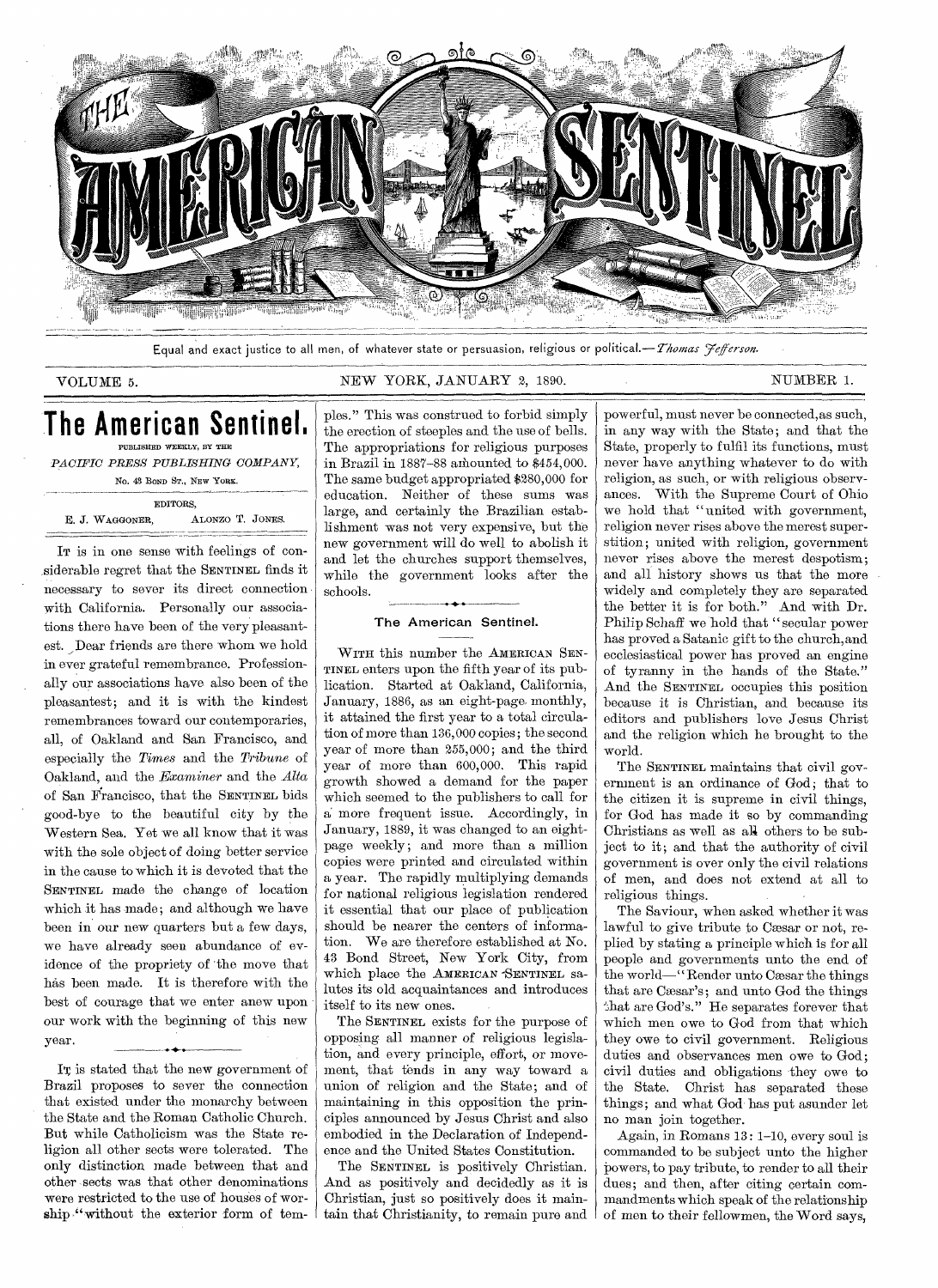"And if there be any other commandment it is briefly comprehended in this saying, 'Thou shalt love thy neighbor as thyself.'" This word covers all the field in which the duty of any man can be related to civil government. With the men who do the things there named no government can ever find any fault. But in the points named there is not embraced any of the duties which men specifically owe to God. Therefore, within the line of man's relations to his fellowman, God has set the limit to the jurisdiction of civil government. Civil government never can go beyond that limit without trenching upon ground where God has forbidden it to go. God has separated the duties which man owes to himself from those which civil government may require; and what God has put asunder let no man join together.

Therefore the SENTINEL maintains that it is the natural and inalienable right of every man to worship or not to worship according to the dictates of his own conscience; and that he is responsible to God alone for the exercise of that right. With George Washington we hold that "every man who conducts himself as a good citizen is accountable alone to God for his religious faith." Any interference with this right on the part of any person or power is as unwarranted as it is unjust.

The SENTINEL maintains that its principles, as thus set forth, are strictly in harmony with the original intent of the government of the United States under its Constitution. It was plainly declared by the framers of this government that "no religious test shall ever be required as a qualification to any office or public trust under the United States ;" that "Congress shall make no law respecting an establishment of religion, or prohibiting the free exercise thereof;" and that "the government of the United States of America is not in any sense founded on the Christian religion." It is therefore not only as a Christian publication, but, per consequence, as a loyal American publication, that the AMERICAN SENTINEL proposes to disseminate its principles.

And the SENTINEL cordially invites the co-operation of all lovers of Christianity and of the American Constitution in the work to which it is devoted.

### • 1.-• Queer Ideas of Morals.

IN the Iowa Sunday-law convention, President Blanchard of Wheaton College, Ill., said: "I would rather swear for half an hour than buy a Sunday paper for half a minute;" and in the annual convention of the National W. C. T. U., one of the representative speakers said: "I am a Christian, yet I would rather tell a lie than to put on a corset." It may be that both these persons are Christians according to their understanding of what Christianity is; but such statements as these certainly betray a serious confusion of ethical ideas.

Yet these are the people who want the State to legislate on the subject of morals and religion, and to give legal force to their ideas of morals ! When such people get control of legislation and of law their own narrow views and confused ideas of things become supreme, their will takes precedence of the will of God. Mr. Blanchard is the gentleman who some time ago announced that in this matter of religious legislation they are "the representatives of God!" With this idea the above quotations are consistent, because such has ever been the course of the self-appointed "representatives of God" in government and law.

#### "Is there not a Cause?"

Is there not a cause for the existence and the work not only of the AMERICAN SENTINEL, but also of many other papers of the same kind? Let us see. We have said the SENTINEL exists for the purpose .of opposing all manner of religious legislation and everything that tends toward any union of religion and the State ; and of maintaining the principles of the United States Constitution as it stands separated from religion. What now is there being done in favor of religious legislation ? What is being done to unite religion and the State ? What is being done against the principles of the United States Constitution as it relates to religion ?

First, there is the National Reform Association, headquarters in Philadelphia, an association in the twenty-sixth year of its existence, whose one leading purpose is to secure an amendment to the National Constitution declaring this to be a Christian nation, empowering Congress to legislate upon the subject of the Christian religion, and pledging the United States Government to the maintenance of Christian institutions and Christian morality, as such, in all the land.

Second, the American Sabbath Union, headquarters in this city, whose sole purpose of existence is to secure an act of Congress by which the observance of the Lord's day as a day of rest and religious worship shall be enforced by the national power within its jurisdiction, and thus to make effective by its example all such laws already in existence in the States.

These two are one so far as the Sunday legislation goes, and with both these to secure what they both demand, are more or less perfectly allied,—the National Woman's Christian Temperance Union; the third-party Prohibition party; the Evangelical Alliance; and last, but not by any means the least, the Catholic Church. The National Reform Association declares for the establishment of a theocracy in the place of the government of the United States under its present Constitution; the National W. C. T. U. declares for the same; the representatives of the American Sabbath Union and the

Prohibition party declare that in their work for legislation they are the "representatives of God" and "the successors of the prophets;" and everybody knows what the Catholic Church means by the declaration of the Lay Congress lately held, in favor of legislation, to secure which it proposes to seek an alliance with Protestants. Besides this, Pope Leo XIII. has long ago commanded "all Catholics" to "do all in their power to cause the Constitutions of States and legislation to be modeled on the principles of the true church."

Besides the work of these different bodies, as organizations, there are a number of papers which advocate the principles which the organizations seek to have enacted into law. There are two papers—the *Christian Statesman* and the *Christian Nation* representing the National Reform Association. There is one—the *Mail and Express*  of this city—which is the official organ of the American Sabbath Union; besides which the Union possesses the influence of nearly all the religious papers of the country, both Protestant and Catholic, and of some secular ones. The National W. C. T. U. adds the influence of its organ—the *Union Signal;* the Prohibition party likewise joins its *Voice* with all these others demanding religious legislation. And yet in addition to all these there is Joseph Cook's magazine, *Our* Day,—Mr. Cook himself being a vice-president of the National Reform Association.

What have these organizations already accomplished ? In the Fiftieth Congress, May 21, 1888, they secured the introduction in the United States Senate of the Blair Sunday-Rest Bill, and worked hard to secure its passage; but that Congress expired, and the bill died without their wish being fulfilled. In the same Congress, May 25, 1888, there was introduced a "Joint Resolution proposing an amendment to the Constitution of the United States respecting establishments of religion and free public schools," which proposed to enforce by national power the teachings of "the principles of the Christian religion" in all the public schools of the country. This resolution was indorsed by the National Reform Association as embodying the very thing for which that Association had been working for twentyfive years. This also died with the Fiftieth Congress.

Yet all these organizations have continued, by every means which they could employ, to work up public favor for the legislation which they demand. The Fiftyfirst Congress had been in existence scarcely a week before Senator Blair re-introduced both his Sunday-Rest bill and the Joint Resolution proposing an amendment to the Constitution of the United States; and the organizations named are pledged to secure, if possible, the adoption of these measures before the present Congress shall expire. Besides the Blair amendment proposed in 1888 and again in 1889, there is,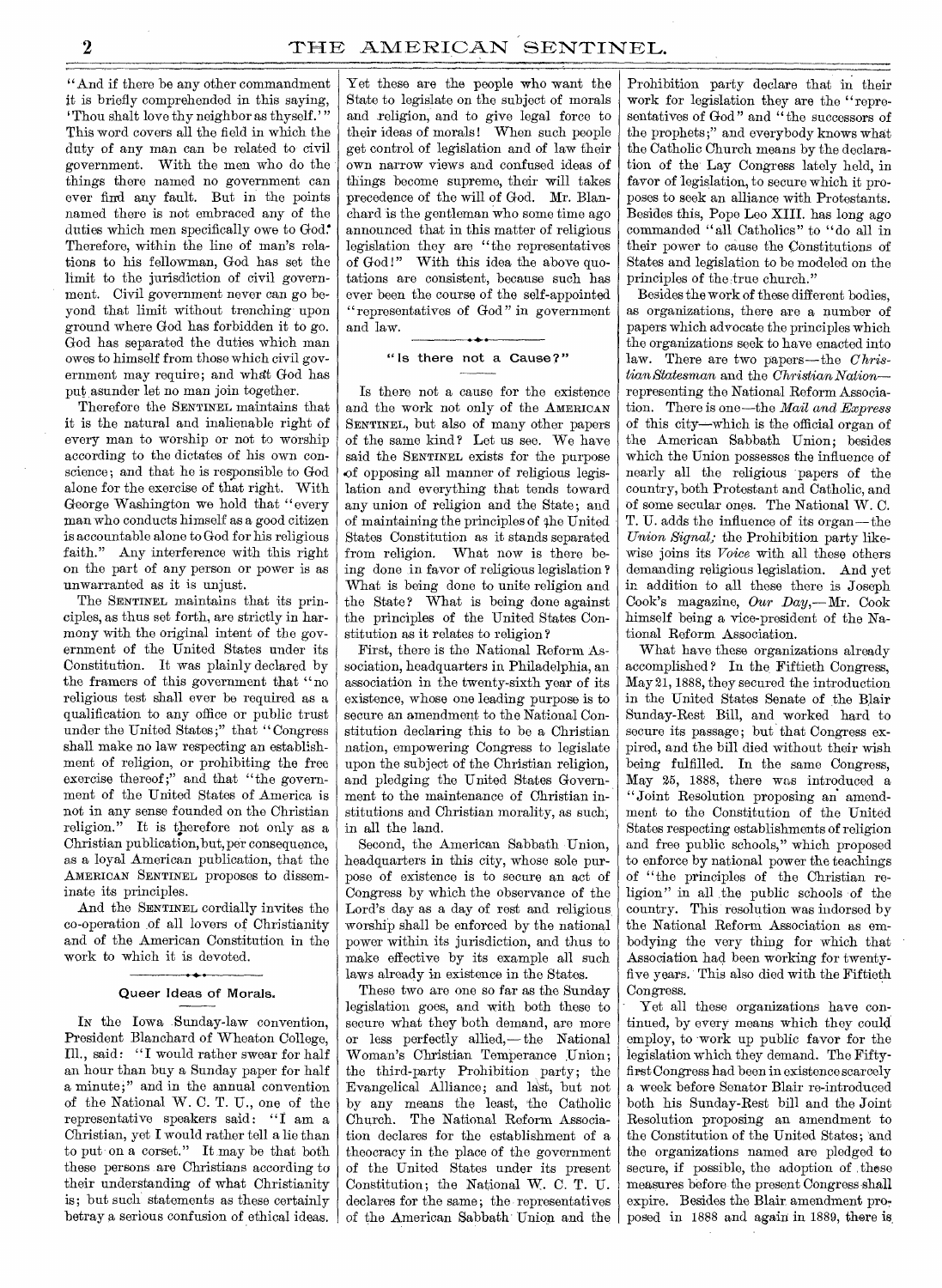the Edmunds amendment proposed in 1876, which is strongly advocated for re-introduction in the Fifty-first Congress. It only remains to be seen whether these forces shall be able to find enough Senators and Representatives who are willing to play into their hands to the extent of passing their demands into actual law.

From these facts it is seen that there is already formed and in active working order a combination of all the leading religious bodies for the avowed purpose of securing national legislation in the interests of religion, and for the enforcement of religious observances. The United States Senate, sixty years ago this winter, stated an undeniable truth when it said, "Extensive religious combinations to effect a political object are always dangerous." Here, then, is a religious combination which is about as extensive as it would be possible to form in the United States. It is to effect a political purpose, for it is solely to control legislation; and what is worse, though inevitable, is that it seeks to control legislation in its own interests. It is therefore dangerous, and as dangerous as it is extensive.

We ask, therefore, whether there is not a cause for the existence of the AMERICAN SENTINEL ? And is there not need that something shall be said to call the attention of the people to these things, which are so utterly subversive of American principles, and which involve the most sacred rights of men ?

We know that a great many people pass it by with the remark that there is no danger, and that there is no need of any special discussion of it; and this is particularly so on the part of those who are most active in the demand for the legislation. We know that these things were said four years ago, when the first number of the SENTINEL was printed; and there was not then one-tenth of the forces in existence in this line that there are now. But the SENTINEL knew then as well as it knows now that there is treachery in it. The SENTINEL told the people so then : it tells them so now. It is true. Incredulity will not escape it : unbelief will not disprove it. We do not impugn the motives of the people who are demanding religious legistion. We do not say that all the leaders of the organizations named mean treachery, nor that they are designedly doing that which they know to be fraught with danger to the people. We only say that there is danger in it. It matters not what may be the motives or the intentions of those who are engaged in it, the thing is evil in itself, and danger is inherent in it; and when the thing is accomplished and the discovery made that it is only evil and that continually, it will not be a very great comfort to be assured that those who did it were good people and meant well.

The AMERICAN SENTINEL knows what it is doirig, and intends to be true to its name in sounding the alarm and *giving* warning of the imminent danger that inheres in the demands that are being made and in a measure granted for legislation in the interests of religion. A. T. J. interests of religion.

#### That Sunday-Law Petition.

IN every possible place in the country there is now being circulated by the American Sabbath Union, and the National Woman's Christian Temperance Union the following petition to Congress

"To the House of Representatives of the United States [duplicate to the Sen $ate "] :=$ 

" The undersigned organizations, and adult residents (21 years of age or more) of the United States, hereby petition your Honorable Body to pass a bill, forbidding, in the United States mail and military service, and in interstate commerce, and in the District of Columbia, and in the Territories, all Sunday traffic and work, except works of religion and works of real necessity and mercy, and such private work by those who religiously and regularly observe another day of the week, by abstaining from labor and business, as will neither interfere with the general rest nor with public worship."

This petition has been largely signed, and many times more largely indorsed, but we seriously question whether one of those persons has ever taken the precaution to study the petition to know really what it asks for. We propose to look into it a little, to see what that petition embodies.

It asks Congress, within its jurisdiction, to forbid all Sunday traffic and work with certain exceptions. What are the exceptions?

First, "except works of religion." Suppose then that Congress should pass a bill embodying the very words of the petition so far. Then nobody in the Territories, the District of Columbia, the army, the navy, or in interstate commerce could do any work on Sunday except works of religion. Is that all that would need to be done? Is that the only step that would need to be taken ?—Not by any means. The question would at once arise, "What religion is it, whose works only are excepted ?" And the question would have to be answered : There are several kinds of religion, in the country. There is the Christian religion, the Mormon religion, the Chinese religion, the Buddhist religion, the Agnostic religion, and many others of lesser note. Now there are works that would be perfectly consistent with certain of these religions, and in fact a necessary part of these religions, which would not by any means be consistent with the Christian religion. Such works performed by these on Sunday in perfect, conformity with their own religion, would not be considered as being in any sense in harmony with the Christian religion nor according to the Christian idea as to what is proper work on Sunday.

The next thing, therefore, to do, and it would have to be done, would be for Congress or the Supreme Court to define what religion it is whose works only shall be excepted, and just as soon as that definition

should be set forth, there would be an established religion in the United States. For wherever a government selects a particular religion, and bestows favor and protection upon that religion above all others, and at the expense of all others, there is an established religion, and such would be the first and inevitable result if the request of that petition were enacted into law. This is indisputable, because if the phrase "works of religion" be left undefined by the government, and everybody left, each for himself, to decide what works of religion are proper for Sunday, then the law would be of no effect whatever. Besides it is not the right principle of government that the subject shall interpret the law in his own case. The government must interpret its own laws and define its own terms, used in the laws. The government, therefore, having enacted a law in which is found the phrase "works of religion" must define the meaning of the phrase. It must declare what religion is meant; it must define what are the works of that religion; and the moment that is done there is an established religion. And it is needless to say to any well informed person that an established religion is an unmitigated evil in any form whatever. Are all those who have signed or indorsed that petition ready for this thing for which they have asked ?

Again, in excepting, with works of "real necessity and mercy," only "works of religion," it is shown to be wholly in the interests of religion that the demand is made. It is clearly religious legislation that is demanded, and they do propose virtually to compel men to religious observances. Of course it does not say in so many *words*  that the people shall do works of religion, but it does say they shall not do anything but that. And, further, if they are willing to go so far at the very first step, having once secured this, how long will it be before they will take the next step and actually demand that the people shall do works of religion on that day which they have got the national Legislature to set apart for that special purpose ?

Secondly, it proposes to "except" "private works by those who religiously and regularly observe another day of the week." Whoever, therefore, will come within this exception must *"religiously*  and *regularly* observe another day of the week by abstaining from labor and business," Therefore this petition does ask that whoever does not want to keep Sunday shall be compelled to *religiously* observe another day. In other words, the petitioners propose to have Congress enact a law which shall enforce the *religious* observance of another day than Sunday upon those who do not choose to keep Sunday.

But when they propose to compel all who do not keep Sunday, to *religiously*  observe another day, that plainly proves that it is also the *religious observance of Sunday* which they ask shall be enforced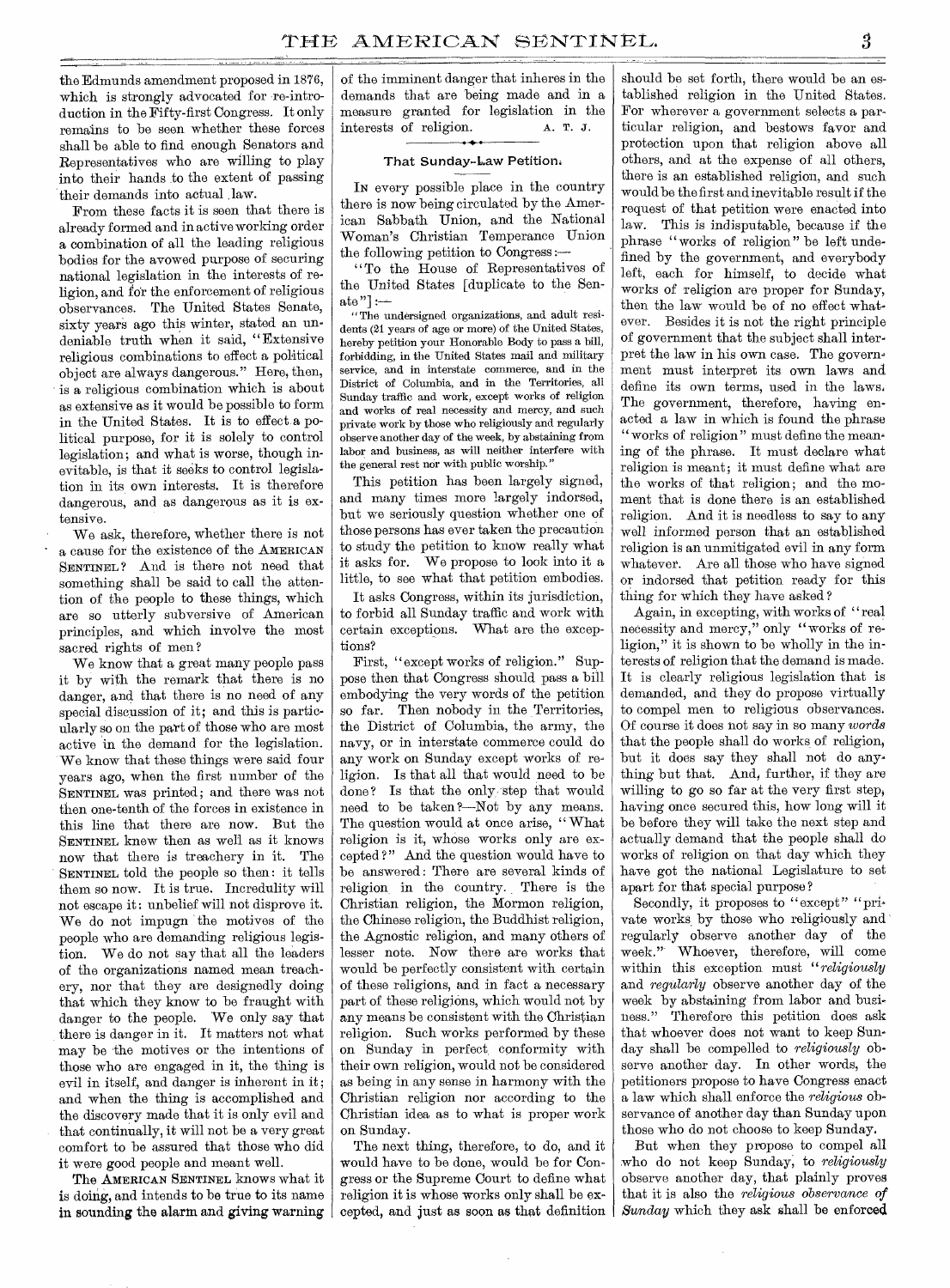by a law of the United States. This is confirmed by that clause of the petition which speaks of those who "religiously" observe another day "by abstaining from labor and business." This shows that in the mind of the one who wrote that petition, to regularly abstain from labor and business on a certain day is to religiously observe that day. Now the petition asks Congress to "forbid," within its jurisdiction, "all Sunday traffic and work," which, by the definition of the petition itself, is to enforce the religious observance of Sunday. In logical formula the matter stands thus :—

To regularly abstain from labor and business on a certain day is to religiously observe that day.

The petition asks Congress to compel all within its jurisdiction to regularly abstain from all labor and business on Sunday.

Therefore the petition does ask Congress to compel all within its jurisdiction to religiously observe Sunday.

The truth is that that petition for a Sunday law does not, and never did, contemplate anything else than that religious observances shall be enforced by such law. But the enforcement of religious observances by law is wicked in every form in which it may be proposed. It was to guard the rights of the people from such interferences as this that the Constitution was made to declare that "Congress shall make no law respecting an establishment of religion or prohibiting the free exercise thereof." For Congress to compel men in any way whatever to religious observance is to prohibit the free exercise of religion—even in those who already practice the religious observances sought to be enforced. This petition asks Congress to do an unconstitutional thing; and any bill introduced in Congress in harmony with the petition will be an attempt to do an unconstitutional thing.

There is another point in these "exceptions" that is worthy of attention, The petition asks that the law shall "except" *"private work* by those who religiously and regularly observe another day of the week," &c. And the writer of this article heard the author of the petition say that this means "work in the home."

Now we should like to know how the Sunday-law people are going to be able to tell whether or not anybody is doing any private work in his home on Sunday unless they enter into that person's home to see, or else set spies upon him and his home to detect whether he does such work or not. This petition, therefore, does ask that the private affairs, and the homes of American citizens shall on Sunday be made subject to the invasion and the bigoted surveillance of the Sunday-law meddlers. But our fathers supposed they had enough of that to last them and their children through all time to come, when they threw off the yoke of England; and they, therefore, expressed their mind to that effect when they declared in Article IV. of the United States Constitution, that "the right of the people to be secure in their *persons, houses,* papers and *effects,* against unreasonable searches and seizures, *shall not be violated,"* That that petition is contrary to this provision of the Constitution, there can be no honest dispute. Under this government every man's house is his castle. He is lord there. And no man, no set of men, on this earth has any right whatever to invade the privacy of that home. The government itself cannot do it, it is forbidden to do it except upon a warrant issued in proper form. "And no warrants shall issue but upon probable cause, supported by oath or affirmation, and particularly describing the place to be searched, and the persons or things to be seized."

Therefore it is proved by this count also that the petition for a national Sunday law which is being circulated by the American Sabbath Union does ask Congress to do an unconstitutional thing, and any bill proposed in Congress embodying this part of the petition will be an attempt to do an unconstitutional thing.

The fact is that the whole Sunday-law scheme which is now so extensively worked, is nothing else than an attempt to carry into effect here that same despotic spirit of religious meddling in civil things that has been the bane of all nations but this,—and this one has been free from it only since the formation of the national Constitution and of the national government by it.

As we said at the first, we do not suppose that one person in ten of those who have either signed or indorsed that petition ever looked into it to see what it does really ask. This is not spoken of the leaders however; we are perfectly satisfied that they know precisely what the petition asks for, and that they are ready to enforce all its provisions, just as soon as they can secure the much-coveted power to do it. But are all the people ready to have it done?

For convenience' sake we here insert the following petition to Congress, which we ask the reader to examine and compare with the Sunday-law petition, and then candidly ask himself whether it is not more worthy of the indorsement of American citizens than the other. This petition covers the other one and more; it is against the proposed constitutional amendment also.

" We, the undersigned, adult residents of the United States, 21 years of age or more, hereby respectfully, but earnestly, petition your Honorable Body not to pass any bill in regard to the observance<br>of the Sabbath, or Lord's day, or any other religious<br>or ecclesiastical institution or rite; nor to favor in<br>any way the adoption of any resolution for the<br>amendment of in any way give preference to the principles of any<br>one religion above another, or that will in any way<br>sanction legislation upon the subject of religion:<br>but that the total separation between religion and<br>the State, assur it now is, may forever remain as our fathers estab-<br>lished it." <br>A. T. J.

# What Christ Taught.

Mr. HUGH 0. PENTECOST, formerly a minister; now the editor of the *Twentieth Century*, a "liberal" paper, has in a recent issue of his journal this criticism:—

" The Rev. Dr. Greer, of New York, said at the meeting of the Evangelical Alliance, in Boston, that `sharp antagonisms have arisen between church and State, but since the Declaration of Independence Christ's own idea of a free church in a free State has been winning its way more and more.' What nonsense ! Christ never had any idea of 'a free church in a free State.' If he had, the Gospels do not reveal it."

He further avers that Christ was a "communistic-anarchist, like Herr Most." If this last had been omitted, one might suppose that the editor of *Twentieth Century*  was honest in saying that Christ had no idea of "a free church in a free State;" but the latter statement marks the whole thing as malicious. Fancy Herr Most instructing one of his followers to pay a tax that he was not legally bound to pay, as did the Saviour, to avoid giving offense. (See Matt. 17: 24-27.) But like too many ministers Mr. Pentecost has evidently been a poor student of the Scriptures. But it is too much to believe that he is ignorant of the fact that Christ plainly taught the total  $\cdot$ separation of church and State; and as a necessary consequence, a free church at least: for that church, and .only that church, is free which is answerable only to God, and whose members recognize no authority, in morals, but the law of God. The words "Render therefore unto Cæsar the things that are Cæsar's; and unto God the things that are God's," brand forever and in all places as anti-Christian all efforts to unite church and State; and they also give the lie to the assertion that Christ knew nothing of a free church.

Dr. Greer is, however, in error in supposing that Christ's idea of the proper relation of church and State has been gaining ground ever since the Declaration of Independence. For a time it did gain ground, and was at high tide when the first amendment to the Constitution was adopted. No marked change had taken place when, in 1828, a committee of the United States Senate pronounced in unmistakable language against Congressional interference in behalf of any religious institution, and declared extensive religious combinations to effect political objects always dangerous. But for more than a quarter of a century the National Reformers have been making most determined efforts to roll back the car of progress; and in this they are now being so ably seconded by other and more powerful organizations that there is grave cause to fear that the next decade will witness a return to as bad or even a worse state of affairs than existed in the early days of Massachusetts. Did the present generation know the meaning of liberty, as our forefathers knew it, all might be well. But when, men everywhere close their eyes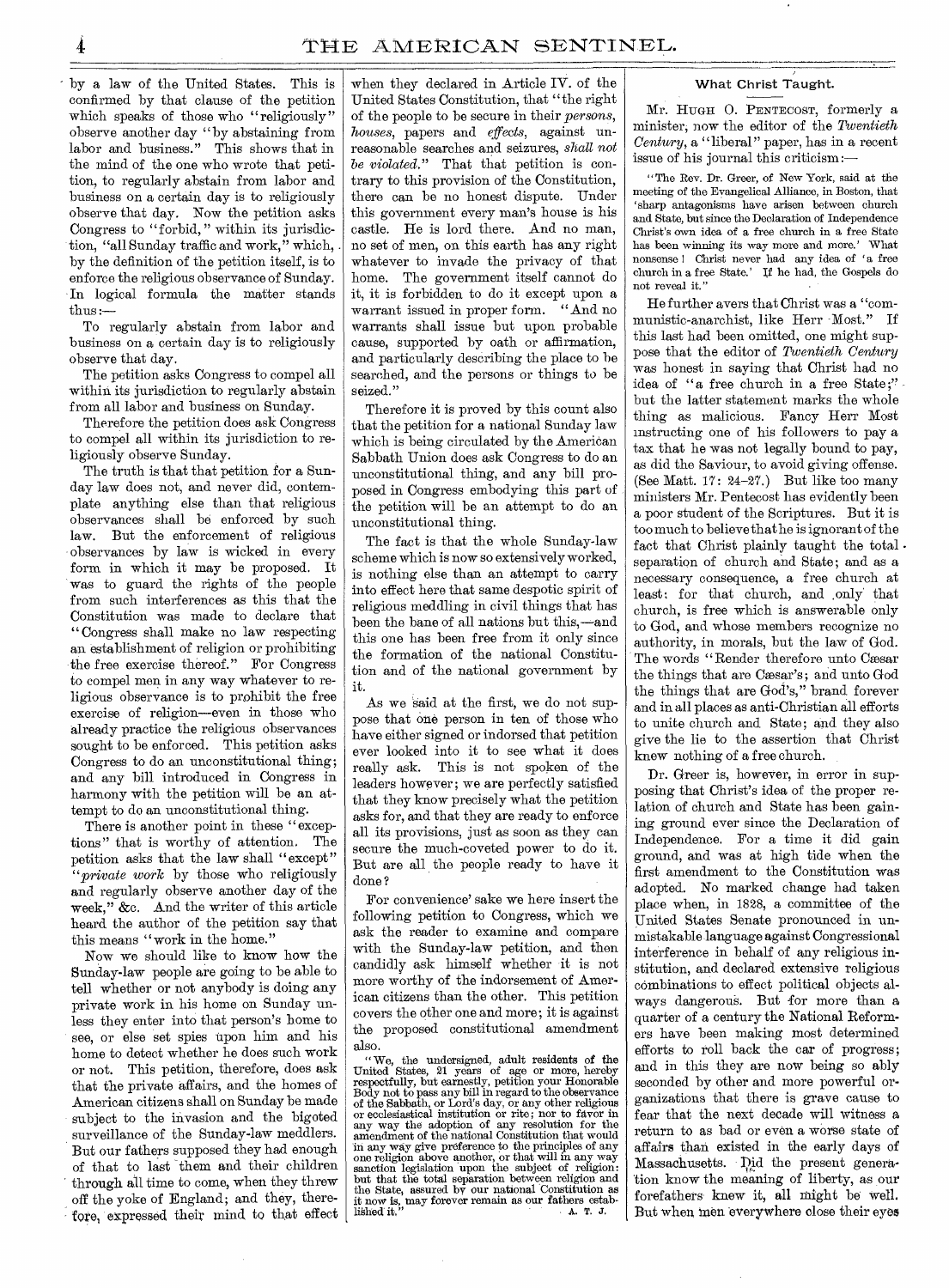to a thousand times greater danger than that which the Senate Committee on Postoffices and Post-roads saw so plainly over sixty years ago, is there not cause to be alarmed lest we lose the priceless boon of religious liberty through the sheer indifference of the masses, who forget that "eternal vigilance is the price of liberty."

## Pushing the Matter.

C. P. B.

THE following from the Minneapolis *Journal* of the 14th ult. is interesting reading. It shows about as plainly as anything we ever saw, the temper of the Sunday-law advocates. They are determined to succeed and will stop at nothing which promises to aid their cause. The *Journal*  says :—

Within the past two weeks leading pastors of the city have been in receipt of a paper which outlines a plan whereby it is expected that better Sunday observance will be secured in Minneapolis. The Sunday newspaper, it will be seen from what follows, is the head and front of the offending.

This paper is in the nature of a solemn agreement made very binding, and it has already been signed by a large number of leading ministers of the city. The paper, or agreement, put into concise shape, is as follows :—

" In order to correct the misapprehension that there is any difference of opinion among the pastors of this city with reference to the enforcement of Sunday laws, we pledge ourselves to stand by one another in this.

"1. We believe in using every right endeavor to bring about an abridgement of Sunday work in the public as well as in the private industries.

"2. We are united in demanding persistently and continuously the enforcement of all the laws whatsoever that refer to Sabbath desecration. And this means the closing of Sunday theaters.

"3. We pledge ourselves to withhold all patronage from the Sunday newspaper both in the matter of subscription and advertisement and to persuade our people, in so far as possible, to take the same position. We do this believing that the Sunday news- $\,$  paper is the head and front of all offending.

The iron-clad agreement has been signed, as noted, by a large number of ministers of the city. But the signing of this manifesto is not all that has been done. The evening of the third Sunday in the month of January next has been selected as an occasion upon which the Sunday observance question is to have the biggest clerical shaking up in the history of the city. An elaborate plan has been prepared which, outlined, is as follows :—

A large number of hacks or carriages will be retained and held for duty. Each minister in the city will have one of these three points above noted assigned to him as a text for a short, pithy address. He will make this address in his own church, for instance, will then be driven rapidly to another church nearest at hand where he, will repeat the address, and then he will go to another church and another un-

til he has used up all the evening's time' Another minister will have another topic and will follow the same plan, and still another the last topic. Thus divided up by threes the ministers will keep moving from one church to another all the evening, giving to each congregation as many addresses as possible and all of them red hot. The State organization, which has the matter of Sunday observance in hand, will soon issue the formal call for these meetings. It is the intention of the movers in this affair to attract immense audiences to the churches and to give them the most earnest and powerful talks on the subject that the ministers of Minneapolis can utter. Said a gentleman closely connected with the movement this morning :—

" We mean business. We are going to push this matter. You say that there is a leading orthodox pastor in the city, who, it is reported, likes to read the Sunday paper? All right; just let him refuse to sign this paper then. That's all. Just let him refuse to sign such a paper, and see what effect it would have. I tell you he'll have to come out of the rain."

#### The Illinois Sunday Convention,

THE Illinois Sabbath Association held its Convention in Chicago, November 20, 21. It was attended mostly by the leaders of that organization in the State. Dr. Crafts was also present. The attendance was not large aside from these leading men in the movement.

The utterances contained nothing specially new in the way of argument. But one could not help being impressed with the thought that as a company of Christian ministers they were calling loudly for civil law to compel Christians to do what it was their duty *as Christians* to do any way.

Dr. Mallernee said much of this work on the Sabbath is performed by *church members,* and the *pastors* do not *dare* to *preach against* it. The logic of this statement would seem to teach that the church members work on Sunday; if the pastors preach against it they will lose their members. Therefore let us have a law to compel everybody to keep Sunday, so our church members may be able to keep it just as well as not, and so save the pastors the disagreeable task of doing their duty. But if ministers do not now do their duty in this line; and if church members are so sadly remiss in Sabbath keeping, would it not be just as well to labor for the conversion of the ministry and church, and not spend so much time trying to make sentiment that will induce the State to compel Christians to do their supposed religious duties ?

The railroads and street cars were especially arraigned- for their Sunday traffic. And one would be almost led to believe that the railroads especially were a curse rather than a blessing because they made

room for so much Sunday labor. In regard to these, Dr. Crafts said that the railroads are owned by *Christian men,* and what we want is something that will quicken their consciences in regard to the sin of Sunday labor. Dr. Delano said in his address that we have ,no Sabbath, and *ministers* and *college presidents are responsible* for it. These assertions in regard to Christians, and especially ministers, failing to do their duty were heard from the lips of nearly every man who spoke in the Convention. And we watched closely for the argument that would enable us to see just why it was necessary to ask Congress to compel all to do the duties of a Christian, in order that Christians might do their duty without inconvenience. It must be that they are trying to go in the way of a young man, who in a revival in a small town in Illinois asked the brethren to pray for him that he might "go to heaven on flowery beds of ease."

The arguments that are made against this civil Sunday-law movement were spoken of a time or two and said to be unworthy of notice, but in an evening meeting a leading man spent quite a while in endeavoring to answer these objections. He brought them forward one by one and with all the *vehement energy* of a powerful frame declared them false and really no objections at all. We waited in vain for the argument, but it was not made; to those who can be convinced by assertion his talk was, perhaps, conclusive; but to those wanting facts and arguments his speech would not commend itself. Evidently some of the arguments are troubling them and they want to either pass them by in silence or meet them with simple assertion and appeal to the sympathies or prejudices of the people.

It seemed to us that the most significant statement of the Convention was one made by Dr. Mallernee. He said, "We must rally on the secular side of this question." The secular side he thought would help to carry it through. How unfair for men claiming to be Christians to try to carry a measure in which the real issue is kept in the background, and a subject that can be made popular by appealing to the selfish motives of personal benefit pushed to the front! These men assert with indignant emphasis that they do not want religious legislation. Oh, no! But Sunday observance is a doctrine held by the Christian church, and when the Christian clergy inaugurate a movement to secure civil legislation in its favor, and then that movement is carried on almost solely by the clergy and various societies of Christians, there is room for strong apprehensions as to what will be the result if it succeeds. If their leaders exhort them to keep the "secular" side to the front, the inevitable conclusion is that they have the religious side in the background. This is the charge we make, and the logic of their own utterances is the basis of our charge, and when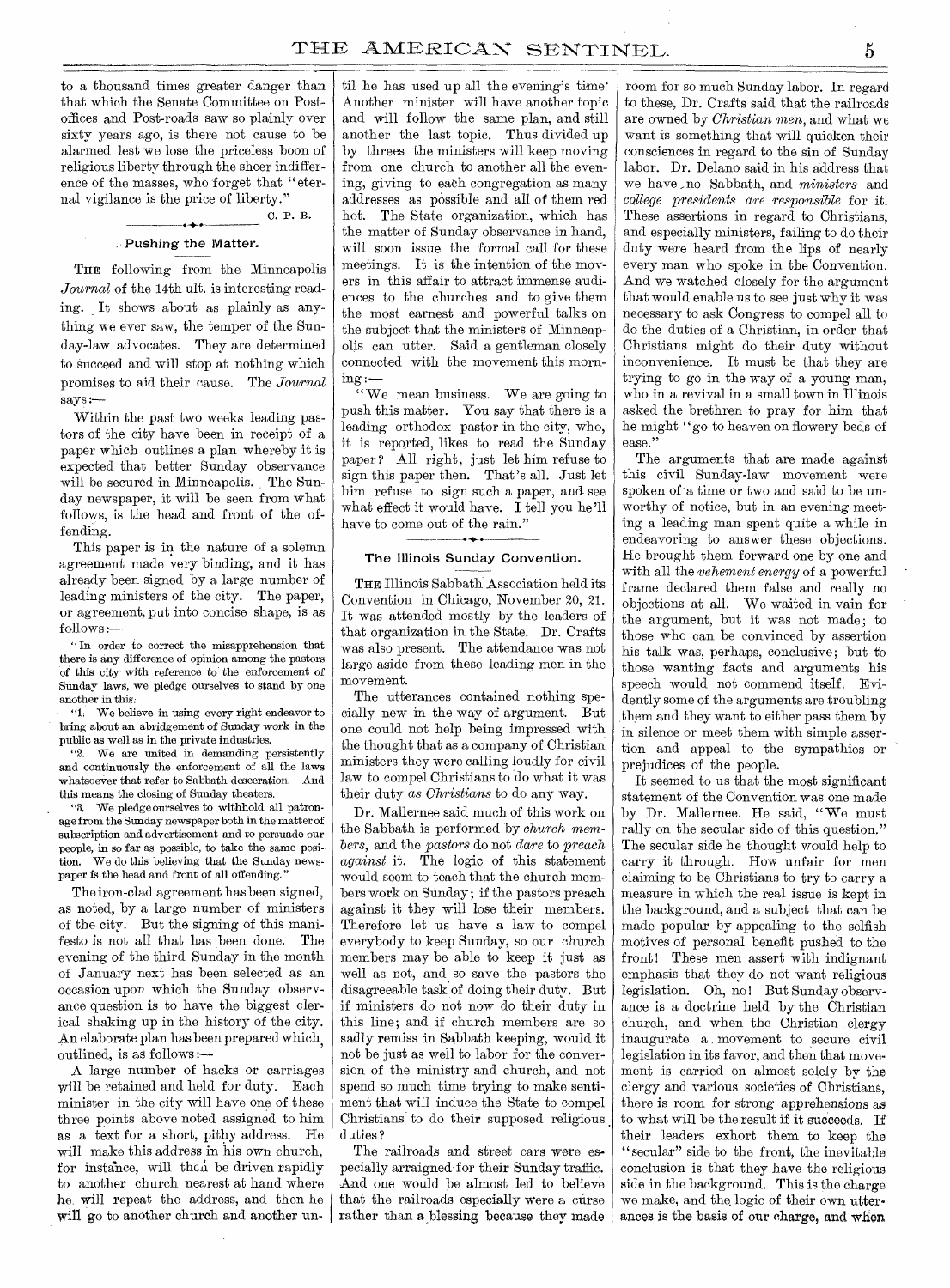once their scheme is carried into effect the mask will be torn aside and religious despotism, with all its retinue of evil and superstition, will be made to appear.

That the men who are pushing this socalled reform do not realize what would be its outcome we most sincerely believe; but a little study of the philosophy of their movement in the light of history ought' to convince the most skeptical what could be its only result. And would it not be well for the leaders in this Sunday-law agitation to stop to consider the advisability of returning to the old gospel methods, *pure and simple,* of *persuading* men to come to Christ, and devote *all* their energies to that? And let them first begin their work by laboring for the conversion of the *ministers* and *church members* whose spiritual condition *they* so sadly deplore, and then re-enforced by an awakened ministry and a revived church carry the work into new territory and win those to the Master who know him not. This, and this alone, is the work of the minister and the church, and it will have a better influence on the State and make its politics purer than for them to attempt to secure legislation tending toward a supposed advancement of the<br>kingdom of Christ.  $\Delta$ . O. TAIT. kingdom of Christ.

### Importance of Right Motives.

THE *Christian Statesman* of December 12, quotes a report of the action of Judge Ridley, of Tennessee, who is said to have declared church raffles illegal, and to have charged a grand jury "to indict all persons buying and selling tickets, and also those who in any way contributed to the management of the raffles." After stating that the judge ordered the enforcement of the law on the ladies of St. Joseph Church of Nashville, the report says :—

" We rejoice at this step. When the professed church of Jesus Christ permits gambling, lottery, raffle, cheating, or swindling—disguised or open—in any shape, we trust that the strong arm of the civil law will fall upon her at once, for it is a shame and disgrace to the Christian name."

The action of the judge was right, because gambling is essentially uncivil. It is a form of robbery. But the report says, " We rejoice at this step"—why ?- "for it is a shame and disgrace to the Christian name."

There is danger lurking in that clause. It shows that the writer and those who indorse him rejoice at the enforcement of civil law,—not because it protects the civil rights of citizens, but because they think it will help Christianity by keeping Christians from disgracing the " Christian name." Whenever the church is about to disgrace the Christian name, then these people "trust that the strong arm of the • civil law will fall upon her at once." Since it is the duty of the church to not disgrace the Christian name, and since the members are subject to discipline when they do it, therefore the *Christian Statesman* and its adherents want the civil authorities to see to it that the church does her duty, and to enforce her discipline by "the strong arm of the civil law" when necessary to accomplish this end. And what is this but church and State.

It is not enough that the action be right; it must proceed from correct motives; and every time a law is enforced (no matter how good the law) from religious motives, the false principle is established in the mind that it is right to compel people by law to be religious.

[The principle stated by the writer is correct, and his criticism just as to the *Christian Statesman,* but it is only justice to say that there is in the facts stated nothing to show that the motive of the judge was not a purely civil and proper one.—EDITOR SENTINEL.]

Once established, this principle lays a foundation for the enforcement by the State of everything pertaining to a church creed. To illustrate : If you compel a man to stop drinking because you think it will ruin his soul, you adopt the principle that it is right to prohibit by law anything which in your judgment would be an injury to men's souls. This is the principle of the papacy precisely, and is the open door to all the despotism of the Dark Ages. And there is no principle growing faster in America to-day. Everywhere you will hear it said, that this law and that law, and another ought to be enforced—why? In order that people might be more civil ? No, you will seldom hear that; but they will tell you they want laws enforced to keep men from going to perdition, to compel them to show respect for God and Christianity, to stem the tide of immorality and irreligion, that is hurrying men to hell. And these deluded people do not realize that, by failing to comprehend the fact that government has nothing to do with saving souls, or with keeping people from perdition, they are establishing a principle which has caused the ruin of more people than almost anything else in the world.

It is time for Americans to open their eyes and study well the principles upon which their actions are based.

# A. DELOS WESTCOTT.

THE *American Standard* remarks that "a good deal is said about hard times in Iowa, yet the State has just paid the last dollar of her debt, and taxes are to be reduced one-third. If prohibition has accomplished this, it's a big feather in the cap of prohibition." Whether prohibition in Iowa has reduced taxation or not, it has done one good thing : it has demonstrated, not only there but in Kansas and the Dakotas, that all hope of prohibition is not bound up in the so-called Prohibition party. It has been demonstrated in those States that when public sentiment is educated up to that point the people will adopt prohibition regardless of parties,

#### Another Sunday Law Proposed.

WE are advised from Washington that a Sunday-rest bill for the District of Columbia will be introduced by Congressman W. C. P. Breckinridge, of Kentucky, soon after the holidays. The wording of the bill will be about the same as the national bill introduced by Senator Blair; and, like the Blair bill, will contain a clause exempting from its penalties those who "conscientiously believe in and observe any other day than Sunday as the Sabbath, or as a day of religious worship, provided such labor [as they may engage in] be not done to the disturbance of others." This, it is thought by friends of the bill, will silence the opposition of seventh-day people. In fact, referring to this very thing, Mrs. M. E. Catlin, Superintendent of the Sabbath Observance Department of District W. C. T. U., recently said: "I think that we have taken the wind out of their sails by giving them an exemption clause." We trust, however, that in this she is mistaken. Exemption clauses may make Sunday laws less oppressive to the few, but they do not make them right, nor change in the least degree their pernicious influence.

We are also informed' that the plan is to urge the passage of the District bill, hoping thereby to make it easier to secure the passage of the national bill. Mrs. Bateham is credited with saying :—

" Do little for the national bill now, but work for the local law. When we secure a law for the District it will be easy to get Congress to pass a similar law for the Nation."

To be forewarned is to be forearmed, and we trust that the friends of liberty of conscience in the District of Columbia whether seventh-day, first-day, or no-day people—will refuse to be taken in the snare that is being so artfully laid for their feet. The passage of a local Sunday law by Congress may seem a small thing, but it would be a blow directed at religious liberty throughout the length and breadth of our land. A little more than sixty years ago Congress was asked to suspend the carrying of the mails on Sunday. The petition was referred to the Committee on Postoffices and Post-roads, of which Hon. Richard M. Johnson, of Kentucky, was chairman. In their report the committee said :

" This first effort of the kind calls for the establishment of a principle which, in the opinion of the committee, would lay the foundation for dangerous innovations upon the spirit of the Constitution, and upon the religious rights of the citizen. If admitted, it may be justly apprehended that the future measures of the government will be strongly marked, if not eventually controlled, by the same influence.'

These words, and the reason set forth in them, are applicable to the present demand for a Sunday law for the District of Columbia; and we trust that they have lost none of their force. They prevailed to defeat a scheme for religious legislation then; may they not be equally potent now ?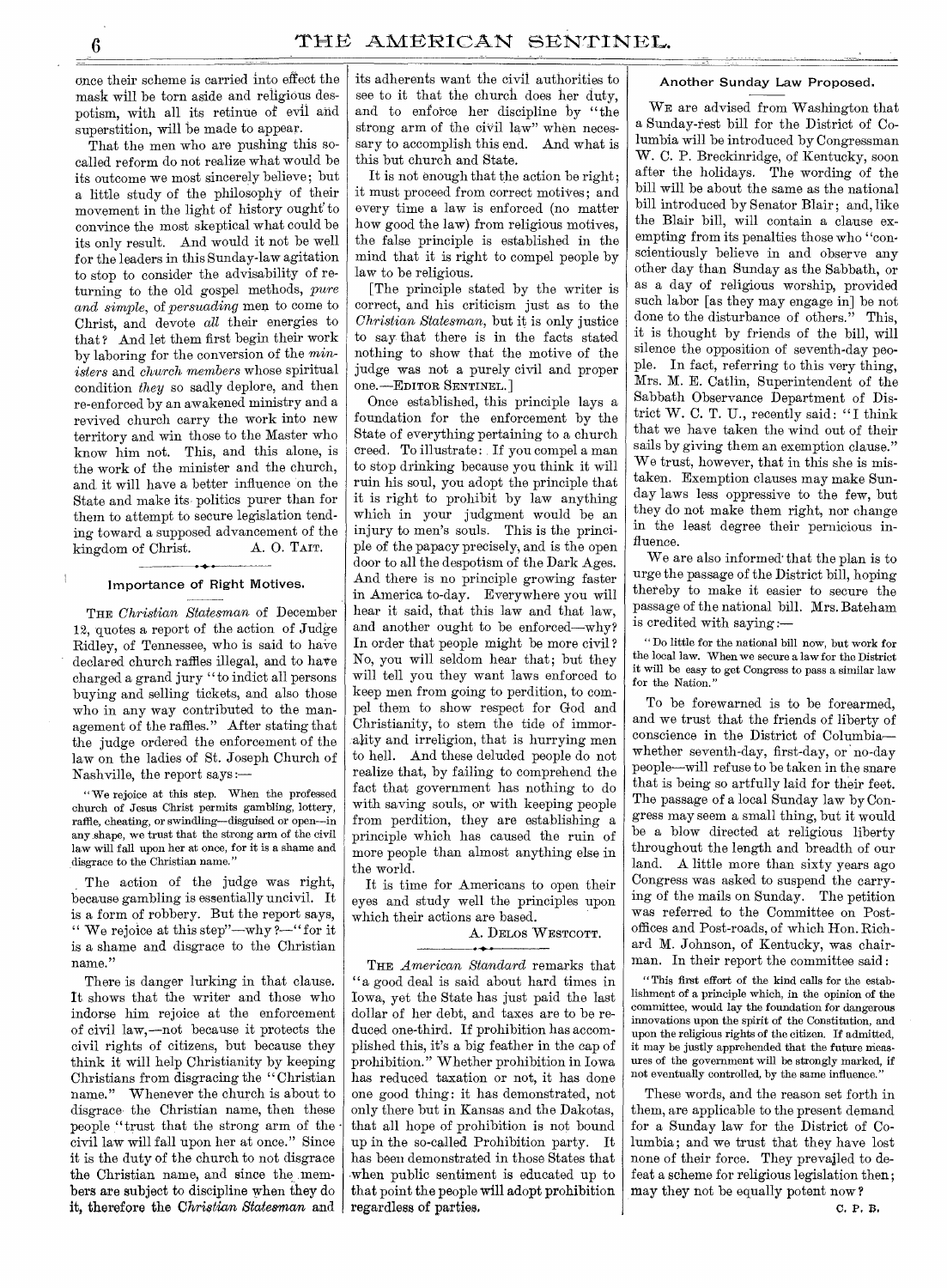THE field secretary of the in this country by the minions of W. F. Crafts, of this city. Down at Washington City the other day, in a sermon on the Sundaylaw question, he held up a backwards saw which he says he got at Nazareth, in Palestine, and which is emblematic of the course of certain leaders in the Sunday movement, and informed his audience that it was such a saw as that that Christ laid down "Saturday nights" at the close of his week's work, and preparatory to his weekly rest on Sunday. And pared by the field secretary we everybody knows, or ought to know, that Christ never worked on Saturday and never kept Sunday while he was in this world. Everybody knows, or ought to know, that Saturday was the Sabbath in Christ's day; and that he rested instead of worked on that day. Sunday, we are informed by the theologians, is kept in memory of Christ's resurrection; and it is hardly likely that he commemorated his own resurrection *before that event occurred.*  Query: In that statement did Mr. Crafts manifest his own ignorance, or did he presume upon the ignorance of his audience ? If the latter, was it honest ? If the former, ought he not to learn before he takes it upon himself to teach?

IT is announced from Rome that Monseigneur Satolli, who recently returned to Rome from this country, has assured the Pope that "the Washington government looks favorably upon the idea of having a duly accredited diplomatic representative at the<br>Vatican." There is little room There is little room. for doubt that this is true. The cry of "rum, Romanism, and rebellion" defeated one candidate for the presidency in this country, and forewarned by that circumstance each presidential possibility is now determined that nothing of the kind shall happen in his case. But there is absolutely no reason why this country should have a representative at the papal court. The crafty Leo desires it because it would be an acknowledgment from one of the greatest powers of earth that he is of right a temporal prince, and that he is unjustly deprived of his dominions. But that is something that this country has no right to acknowledge; nor would our officials so much as think of doing so were it not for the political influence exercised tary service."

 $\mathbf{o}$ 

American Sabbath Union is Rev. a foreign pretender to a usurped throne in Italy.

> DECEMBER 9-11, the American Sabbath Union held its first anniversary in this city. The attendance was about fifty. Papers were read, speeches were made, and eighteen resolutions were passed. One paper "prepared expressly for the occasion," but not presented, was entitled " Some Lessons Learned During the Past Year." If that paper was preshould like very much to see it or hear it read, especially if he gave an impartial account of certain things which we know that he learned. The Union decided to establish the headquarters of the field secretary in Washington City. This is in order that he may be on the spot to superintend the passing of the Sunday laws which they demand.

THE statement of Dr. Schaff that Sunday laws are a connecting link between church and State is a truth that can be demonstrated by more than one line of argument embodying proofs as strong as Holy Writ. Wherever there are Sunday laws, therefore, there is a union of church and State. This is one great reason why the AMERICAN SENTINEL is so uncompromisingly opposed to church and State is only evil, and any laws or governmental forms that comprise any connecting link between the two are wrong.

0

THE morality as derived from religion which the State needs will be best supplied by the confinement of its agency to things temporal and the entire omission on its part of any attempt to administer things spiritual. The State can do religion no favor so great as to have nothing to do with it, and itself no favor so great as to let religion alone. The moment the two are put in alliance with each other both are injured.—Samuel *T. Spear,* D. D.

0

"THE law of love being the foundation of the government of God, the happiness of all intelligent beings depends upon their perfect accord-with its great principles of righteousness. God desires from all his creatures the service of  $love, -\text{service that}$ springs from an appreciation of his character. He takes no pleasure in a forced obedience; and to all he grants freedom of will, that they may render him volun-

# **NOW READY!**

# **THE NATIONAL SUNDAY LAW.**

WE do not mean that a National Sunday Law is now ready, but that a treatise under this name, prepared by Alonzo T. Jones, is now ready for circulation.<br>This pamphlet contains the arguments in behalf of the rights of Ameri

**MIGHTY INTERESTING READING.** 

And Mr. Jones's comments will make it more so. His argument is enlarged to what it would<br>have been without Senator Blair's interruption, objections, and counter-arguments, and is accom-<br>panied with answers to all of his ob

# **Based on Scripture and History, Constitution and Law,**

Showing the limits of the civil power, the unconstitutionality of the Sunday bill, an analysis of the Sunday laws and other religious legislation of the different States, the Sunday-law movement of the nineteenth century,

**PACIFIC PRESS PUBLISHING CO.,**  43 BOND STREET, NEW YORK.

Or OAKLAND, CAL.

# **TEN LECTURES**  ON **NASAL CATARRH**

**Its Nature, Causes, Prevention, and Cure, and Diseases of the Throat, Eye, and Ear, due to Nasal Catarrh ; with a chapter of** 

# **CHOICE PRESCRIPTIONS**

**BY J. H. KELLOGG, M. D.,** 

*Medical Superintendent of the Largest Medical and Surgical Sanitarium in the World.* 

The work consists of 120 pages, and is embellished with a colored frontispiece and **SIX BEAUTIFULLY COLORED PLATES,** besides many Sunday laws. Any union of  $\left| \begin{array}{lllllllllll} \text{if the case and SIX BEA<sub>UIP UELI UULORED FLAIES, is also many times.} \end{array} \right|</sub>$ </sub> work costs only 30 cents, and is in great demand.

**PACIFIC PRESS PUBLISHING CO.,** 

Or OAKLAND, CAL

**THE BEST**  DUPLICATING INKS

FOR USE WITH *" CYCLOSTYLE," "MIMEOGRAPH," " COPYGRAPH."* 

Or any Duplicating Process in which a Stencil is used, are the

**Celebrated " Redding Inks."** 

They Dry Fast, will not Blur nor Clog the sten-<br>cil, Dry or Harden on Roller or Pallet, and are in<br>every way

**A SUPERIOR ARTICLE.**  Send for Price Lists and Samples of Work Done with these Inks.

PACIFIC PRESS PUBLISHING CO. 43 BOND STREET, NEW YORK. Or OAKLAND, CAL.

**SAFETY PENCIL POCKET** 

Neat, cheap, serviceable. They perfectly secure<br>pen or pencil in the pocket, so that it cannot fall<br>out when stooping. Can be easily and safely at<br>tached to any part of the clothing. A small invest-<br>ment, will prevent the

pencil. PRICES.

No. 1. Russia leather, for 2 pens . . . 10c. No. 2. Russia leather for, 3 pens . . . 15c.

Sent by mail on receipt of price. We guarantee these pockets superior in every particular to sim-ilar styles formerly sold and still offered at much higher prices. Address,

PACIFIC PRESS PUBLISHING CO., 43 BONA STREET, NEW YORE.

Or OAKLAND, CAL.

**PACIFIC HEALTH JOURNAL**  AND

43 BOND STREET, NEW YORK.

# **TEMPERANCE ADVOCATE**

A THIRTY-TWO PAGE MONTHLY MAGAZINE, devoted to the dissemination of true temperance principles. and instruction in the art of preserving health. It is emphatically

A JOURNAL FOR THE PROPLE,<br>Containing what everybody wants to know, and<br>is thoroughly practical. Its range of subjects is<br>unlimited, embracing everything that in any way<br>affects the health. Its articles being short and<br>poi

PACIFIC HEALTH JOURNAL. OAKLAND, CAL.



Has The Most Rentance arrangement for feed-<br>ing the first many does not be the period of copillary attraction) and simple construction<br>(capillary attraction) and simple construction (a)<br>split) that have been used by the or

PACIFIC PRESS PUBLISHING CO., 43 BOND STREET, NEW YORK,<br>Or Oakland, Cal.